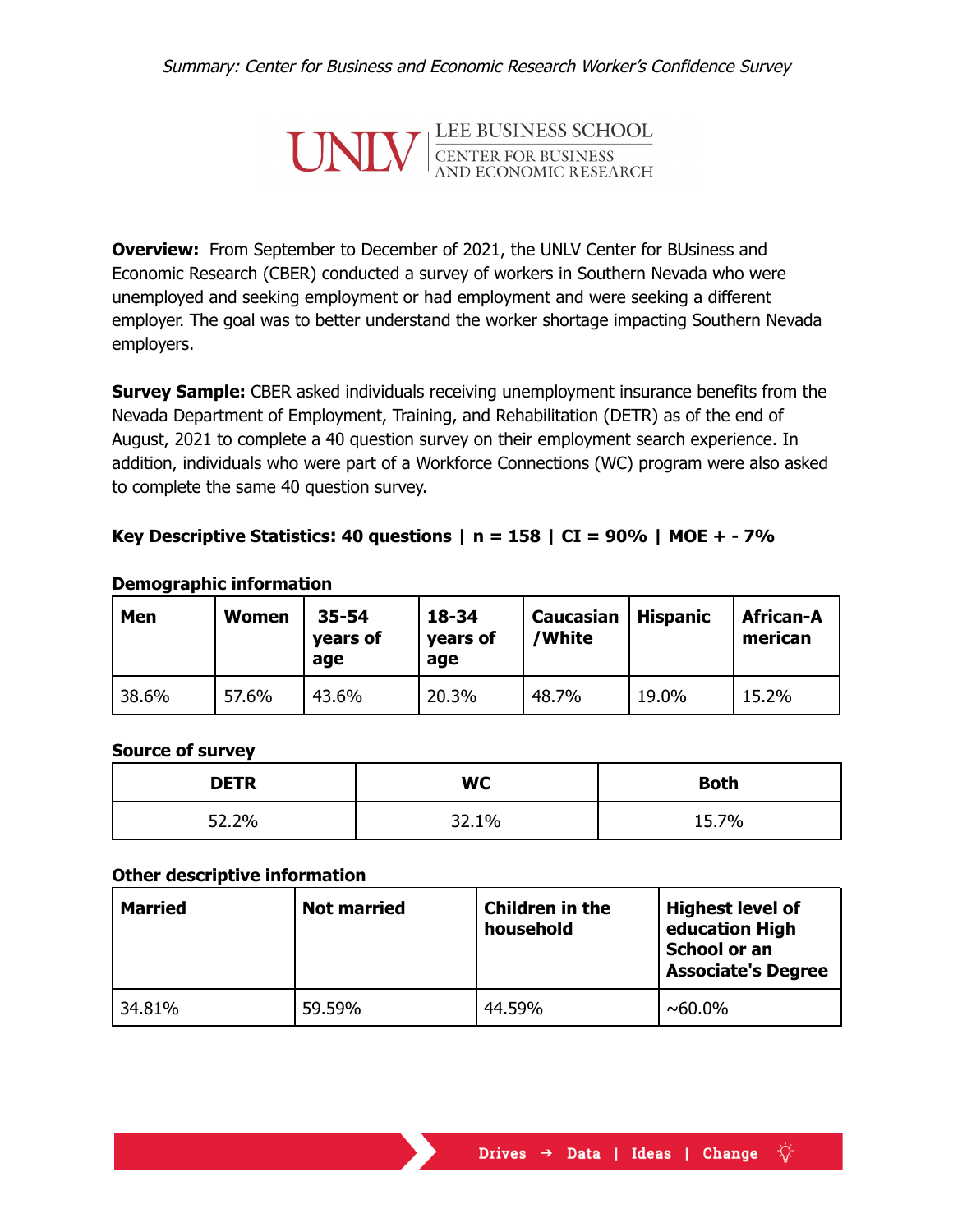

## **Highlighted responses: Q6: What is your current employment Status? n=158**

### **Q16: If yes to receiving a job offer, did you accept a job offer? n=67**



**Q17: If no, what was the main reason (pick 3)? n= 119**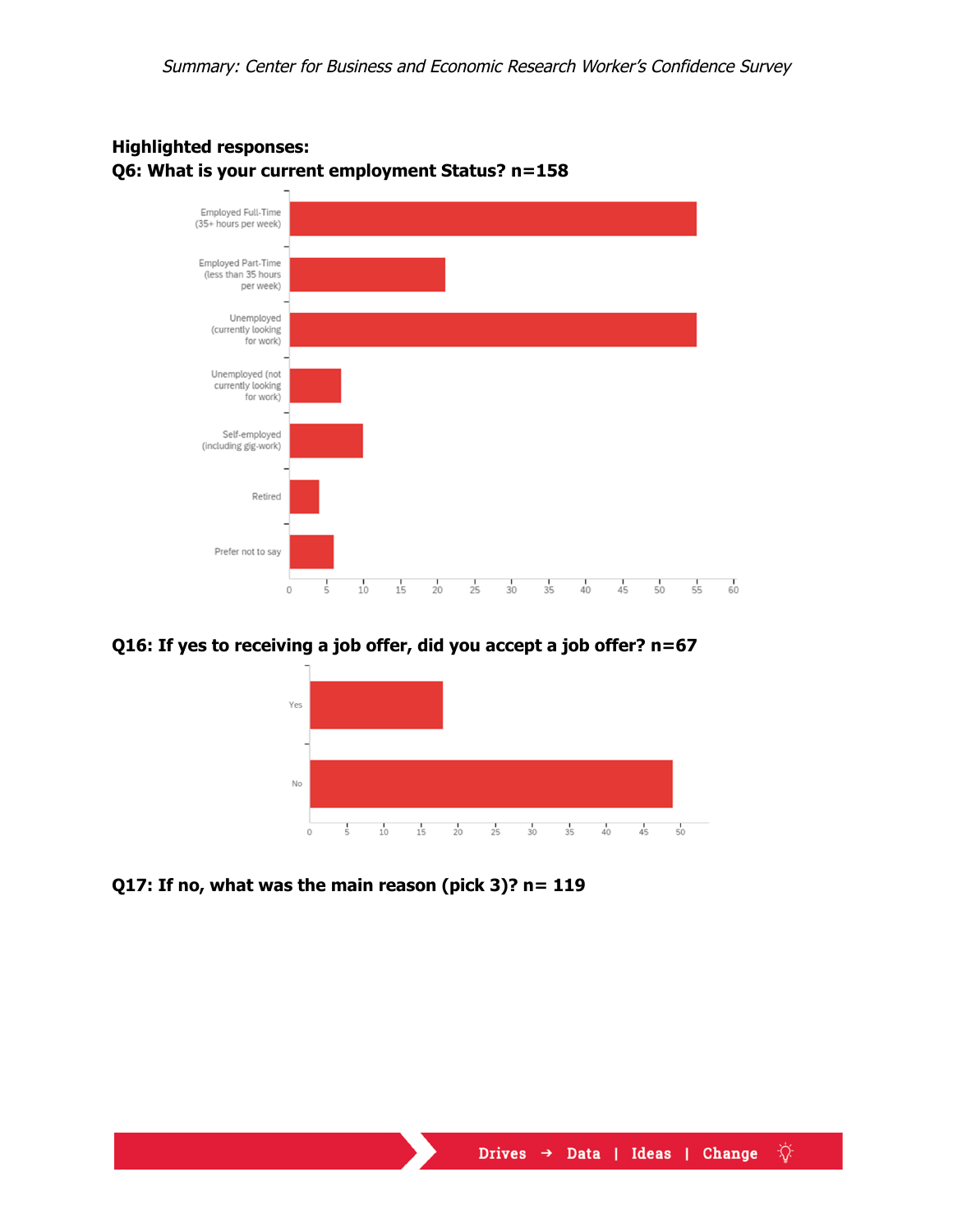

**Q29, if you responded no to currently looking for a job, when you reenter the job market will you look for a job to match your last occupation or a new occupation? n=81**



# **Q31: If yes to currently looking for a job but turned down an offer, why did you turn down the offer (pick 3)? n= 41**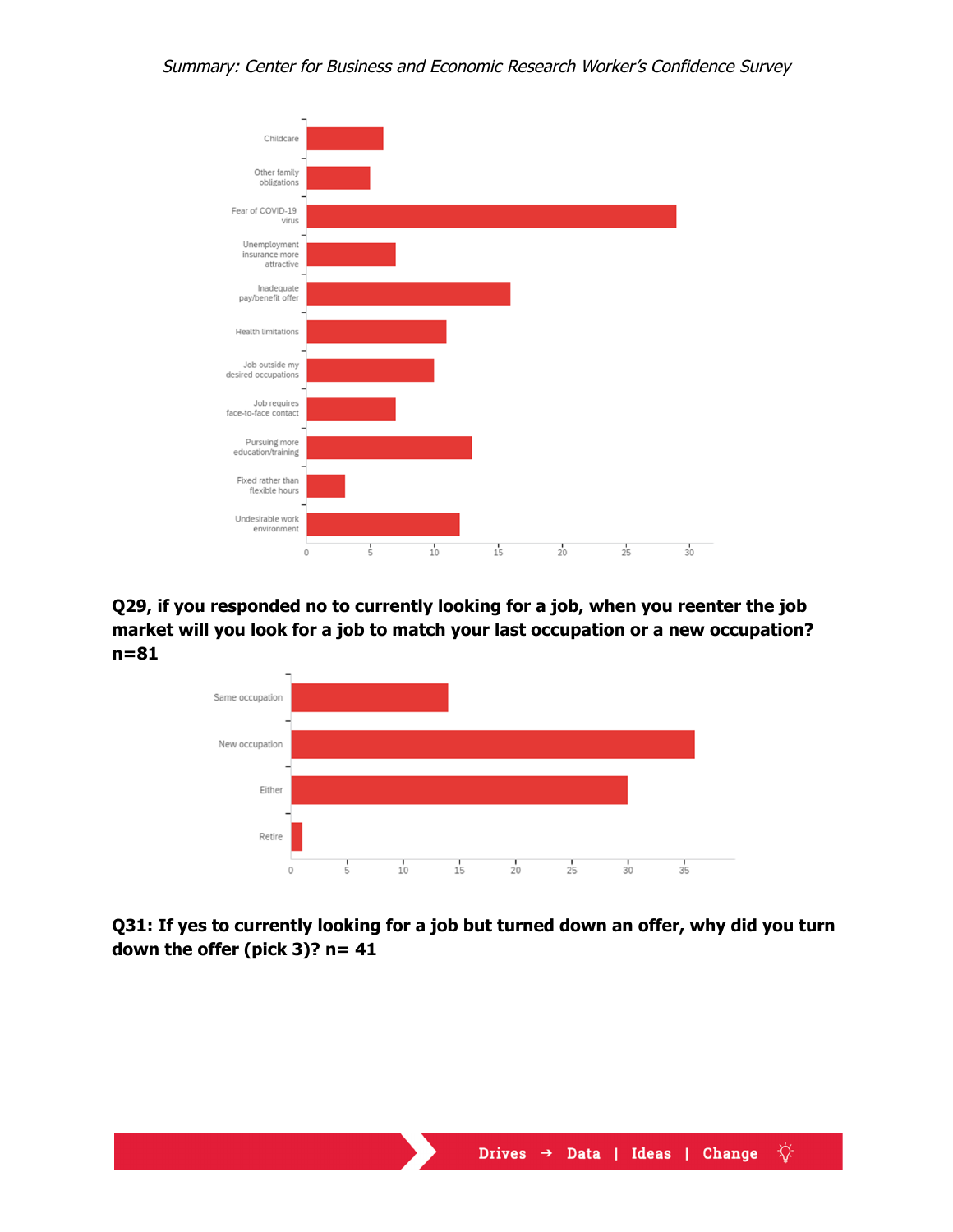

**Q34- When you return to work, how do you prefer to work? n=129**



**Q36: How important are the following work policies? n=144**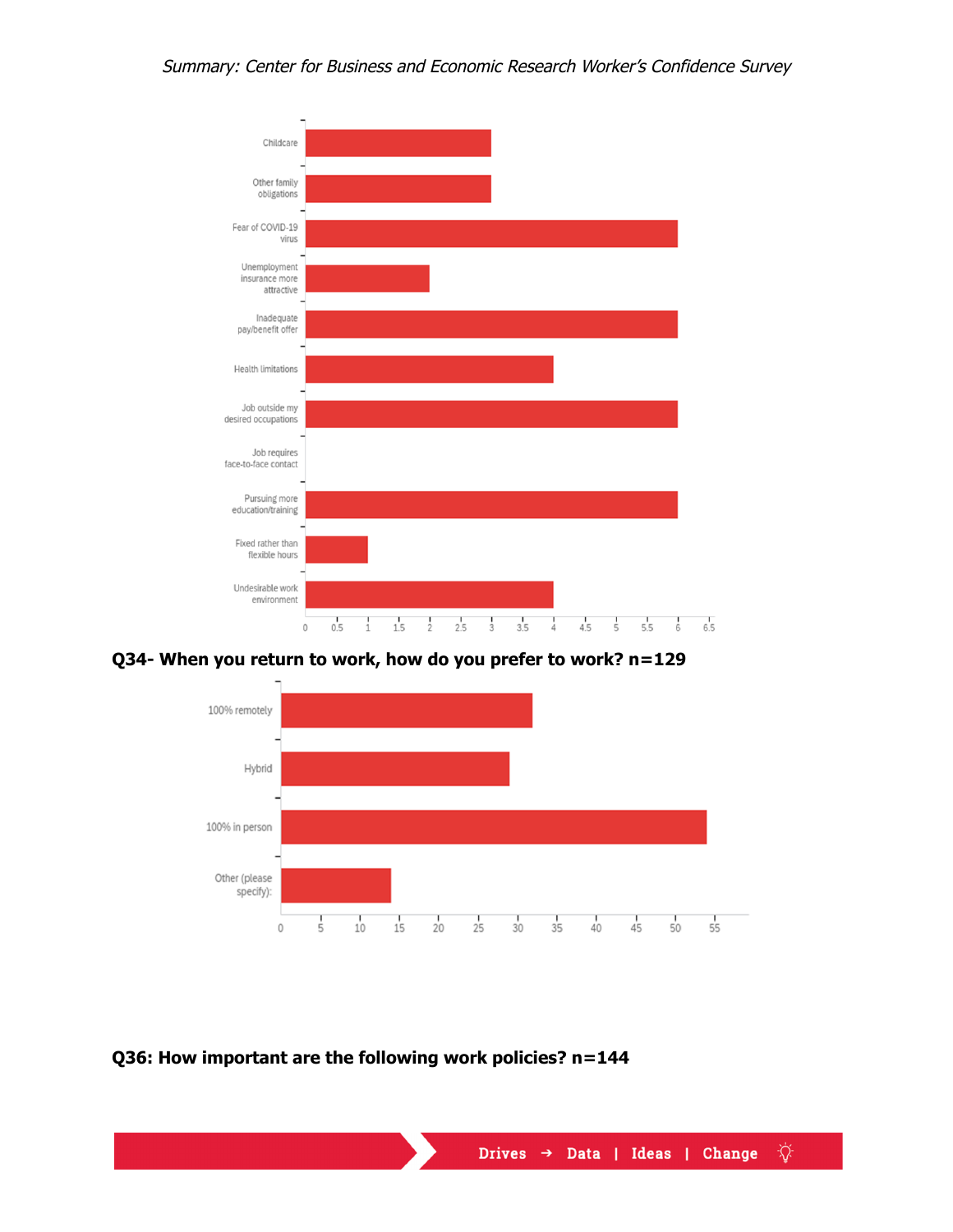

**Difference in response to Question 36 by gender, age, married, and number of children their household:**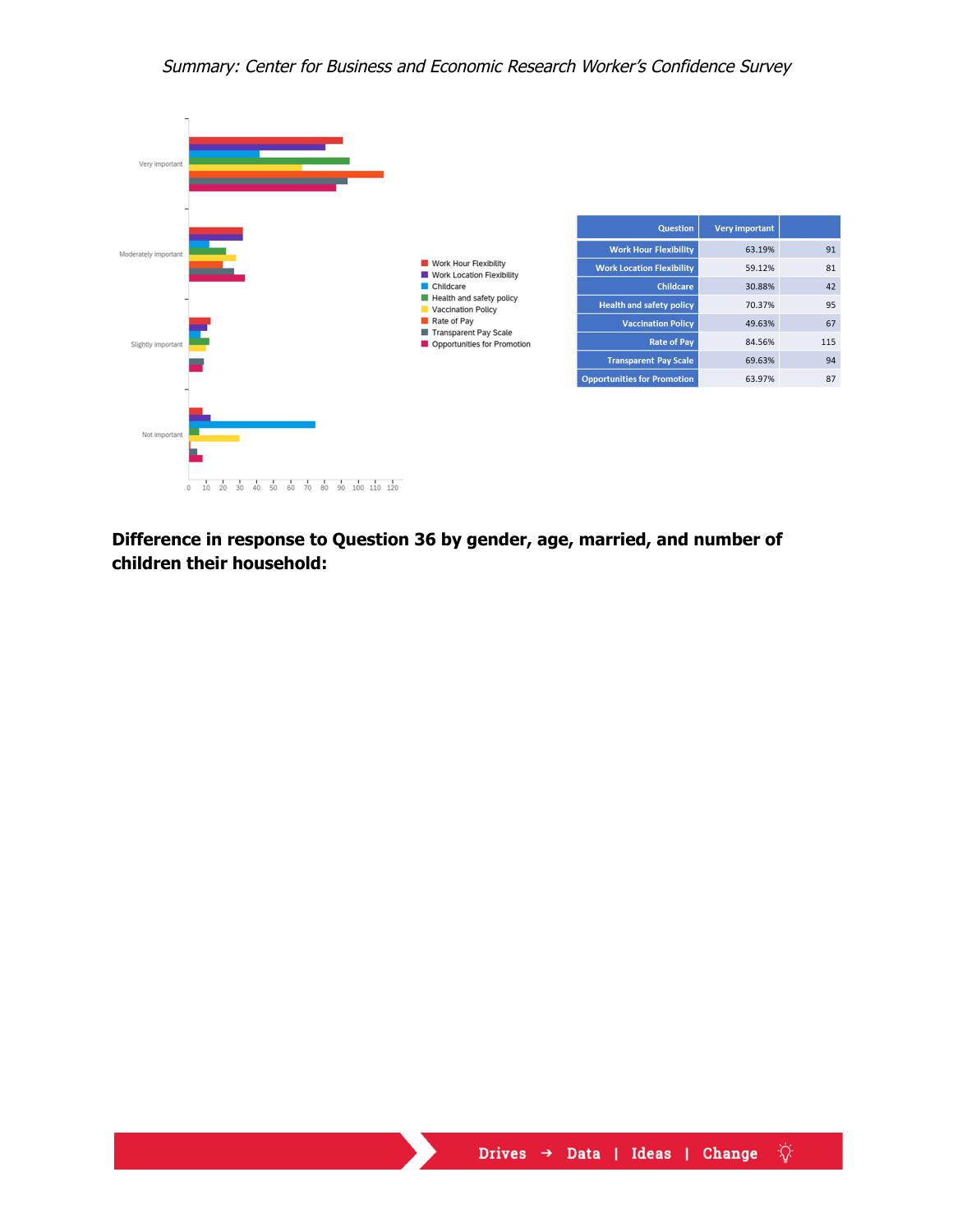|                                |                        | Q36_3: 36. How important are the following work policies?   Childcare |                |                                         |              |               |
|--------------------------------|------------------------|-----------------------------------------------------------------------|----------------|-----------------------------------------|--------------|---------------|
|                                |                        | <b>Total</b>                                                          | Very important | Moderately important Slightly important |              | Not important |
|                                |                        |                                                                       |                |                                         |              |               |
|                                | Male                   | 49.0                                                                  | 15.0           | 2.0                                     | 2.0          | 30.0          |
|                                |                        | 36.0%                                                                 | 35.7%          | 16.7%                                   | 28.6%        | 40.0%         |
|                                | Female                 | 82.0                                                                  | 26.0           | 10.0                                    | 5.0          | 41.0          |
| Q1: 1. What gender do you      |                        | 60.3%                                                                 | 61.9%          | 83.3%                                   | 71.4%        | 54.7%         |
| identify as? - Selected Choice | Other:                 | 0.0                                                                   | 0.0            | 0.0                                     | 0.0          | 0.0           |
|                                |                        | 0.0%                                                                  | 0.0%           | 0.0%                                    | 0.0%         | 0.0%          |
|                                | Prefer not to say      | 5.0                                                                   | 1.0            | 0.0                                     | 0.0          | 4.0           |
|                                |                        | 3.7%                                                                  | 2.4%           | 0.0%                                    | 0.0%         | 5.3%          |
|                                |                        |                                                                       | 100.0%         | 100.0%                                  | 100.0%       | 100.0%        |
|                                |                        |                                                                       |                |                                         |              |               |
|                                | Less than 18 years old | 3.0                                                                   | 0.0            | 0.0                                     | 1.0          | 2.0           |
|                                |                        | 2.2%                                                                  | 0.0%           | 0.0%                                    | 14.3%        | 2.7%          |
|                                | 18 - 34 years old      | 28.0                                                                  | 13.0           | 3.0                                     | 0.0          | 12.0          |
|                                |                        | 20.6%                                                                 | 31.0%          | 25.0%                                   | 0.0%         | 16.0%         |
|                                | 35 - 54 years old      | 64.0                                                                  | 29.0           | 7.0                                     | 4.0          | 24.0          |
| Q2: 2. What is your age?       |                        | 47.1%                                                                 | 69.0%          | 58.3%                                   | 57.1%        | 32.0%         |
|                                | 55 - 64 years old      | 31.0                                                                  | 0.0            | 2.0                                     | 1.0          | 28.0          |
|                                |                        | 22.8%                                                                 | 0.0%           | 16.7%                                   | 14.3%        | 37.3%         |
|                                | $65+$                  | 7.0                                                                   | 0.0            | 0.0                                     | 1.0          | 6.0           |
|                                |                        | 5.1%                                                                  | 0.0%           | 0.0%                                    | 14.3%        | 8.0%          |
|                                | Prefer not to say      | 3.0                                                                   | 0.0            | 0.0                                     | 0.0          | 3.0           |
|                                |                        | 2.2%                                                                  | 0.0%           | 0.0%                                    | 0.0%         | 4.0%          |
|                                |                        |                                                                       |                |                                         |              |               |
|                                |                        |                                                                       |                |                                         |              |               |
|                                | Yes                    | 47.0<br>34.6%                                                         | 15.0           | 5.0<br>41.7%                            | 3.0<br>42.9% | 24.0<br>32.0% |
|                                |                        |                                                                       | 35.7%<br>22.0  |                                         |              |               |
| Q5: 5. Are you married?        | No                     | 78.0<br>57.4%                                                         | 52.4%          | 7.0<br>58.3%                            | 3.0<br>42.9% | 46.0          |
|                                | Prefer not to say      | 11.0                                                                  | 5.0            | 0.0                                     | 1.0          | 61.3%<br>5.0  |
|                                |                        | 8.1%                                                                  | 11.9%          | 0.0%                                    | 14.3%        | 6.7%          |
|                                |                        |                                                                       |                |                                         |              |               |
|                                |                        |                                                                       |                |                                         |              |               |
|                                | <b>None</b>            | 71.0                                                                  | 9.0            | 5.0                                     | 3.0          | 54.0          |
|                                |                        | 52.6%                                                                 | 22.0%          | 41.7%                                   | 42.9%        | 72.0%         |
|                                | 1                      | 20.0                                                                  | 8.0            | 2.0                                     | 2.0          | 8.0           |
|                                |                        | 14.8%                                                                 | 19.5%          | 16.7%                                   | 28.6%        | 10.7%         |
| Q7: 7. How many children are   | $2 - 4$                | 37.0                                                                  | 20.0           | 5.0                                     | 1.0          | 11.0          |
| currently in your household?   |                        | 27.4%                                                                 | 48.8%          | 41.7%                                   | 14.3%        | 14.7%         |
|                                | More than 4            | 3.0                                                                   | 3.0            | 0.0                                     | 0.0          | 0.0           |
|                                |                        | 2.2%                                                                  | 7.3%           | 0.0%                                    | 0.0%         | 0.0%          |
|                                | Prefer not to say      | 4.0                                                                   | 1.0            | 0.0                                     | 1.0          | 2.0           |
|                                |                        | 3.0%                                                                  | 2.4%           | 0.0%                                    | 14.3%        | 2.7%          |

**Summary:** Individuals responding to the CBER Worker's Confidence Survey were likely to respond that incentives and qualifications including but limited to pay were important in their job selection. Other factors beyond pay that scored high included health and safety, opportunities for promotion, educational training, undesirable work environment, and flexibility in work hours or location. Surprisingly when all of the respondents were asked, childcare did not come up as a primary motivator for taking or not taking a job. Upon breaking down responses by gender, age, marriage, and number of children in the household, we found a significant increase in responses across these demographic factors, indicating childcare being a strong impediment or important policy for an employee in their next job if they were prime working age, married, female, or had one more children in the household. This was also true in other questions where childcare was asked such as in Question 17.